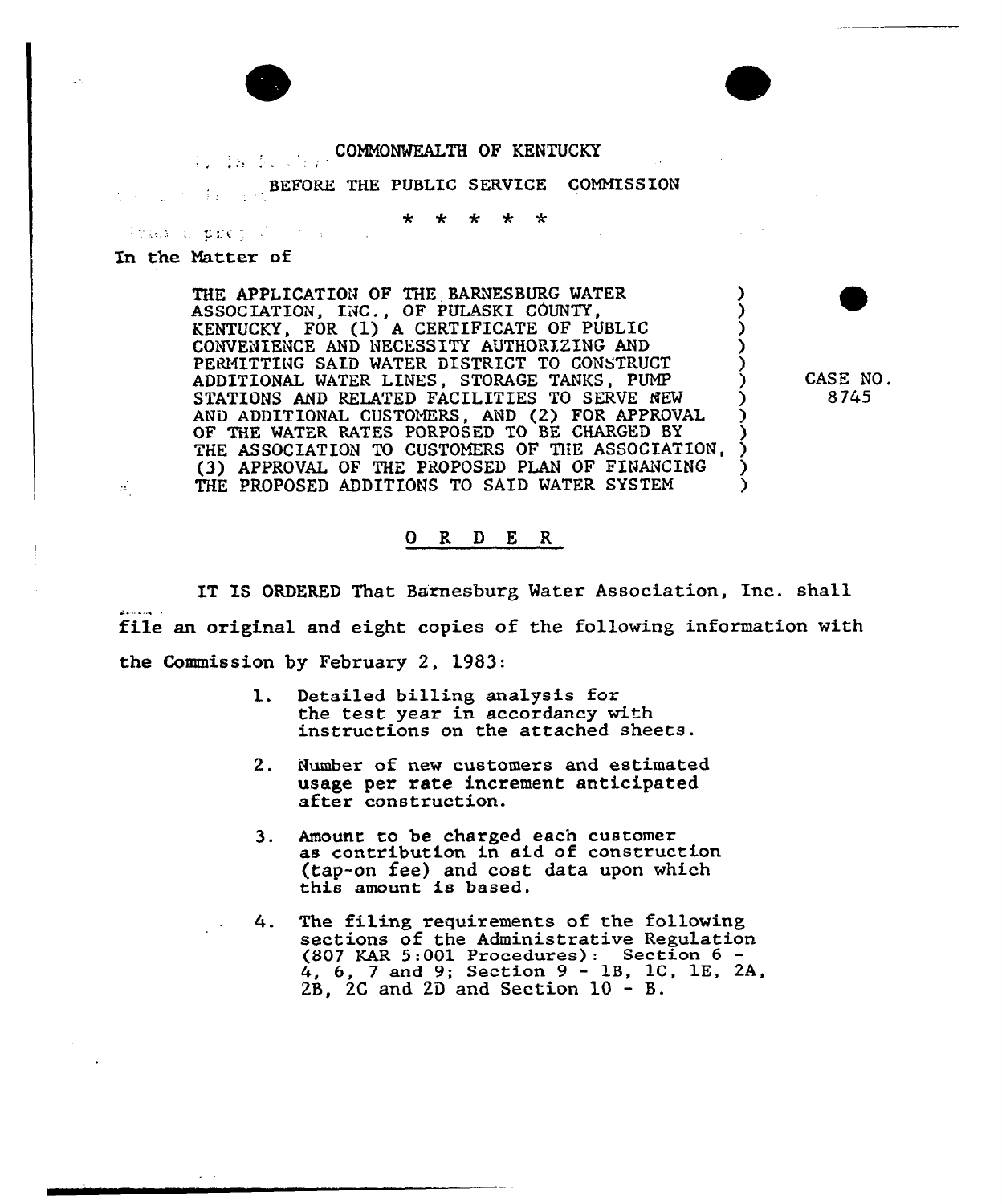## TV. Billing Analysis

The billing analysis is the chart reflecting the usage by the<br>customers as well as the revenue generated by' a specific level of<br>rates. A billing analysis of both the current and proposed rates is mandatory for analysis of this rate filing. The following is a step-by-step description which may be used to complete the<br>billing analysis. A completed sample of a billing analysis is<br>also included. Although the sample reflects water usage, it is<br>equally applicable for gas companies design. This billing analysis is not intended for companies using<br>a flat rate design.

## a. Usage Table (Usage by Rate Increment)

information needed to complete the usage table should be obtained from the meter books or other available usage records. The usage table is used to spread total usage into the proper incremental rate step.

Column No. 1 is the incremental steps in the present or proposed rate schedule for which the analysis is being made. Column No. 2 is the number of bills in each incremental rate step. Column No. 3 is the total gallons used in each incremental rate step. No. 3 is the total gallons used in each incremental rate step.<br>Column Nos. 4, 5, 6, 7, 8 and 9 are labeled to correspond to toe incremental rate steps shown in Column No. 1 and contain the actual number of gallons used 'n each 'ncremental rate step.

Example for completing Usage Table is as follows:

Column No. 1 is incremental rate steps.

Columns No. 2 and 3 are completed by using information obtained from usage records.

Columns No. 4, 5, 6, 7, 8 and 9 are completed by the following steps:

- Step 1: 1st 2,000 gallons minimum bill rate level 432 Bills 518,400 gallons used All bills use 2,000 gallons or less, therefore, all usage is recorded in Column 4.
- Step 2: Next 3,000 gallons rate level 1,735 Bills<br>4,858,000 gallons used<br> 1st 2,000 minimum x 1,735 bills = 3,470,000<br> gallons - record in Column 4 Next 3,000 gallons - remainder of water over  $2,000 = 1,388,000 - record in Column 5$

- 5 -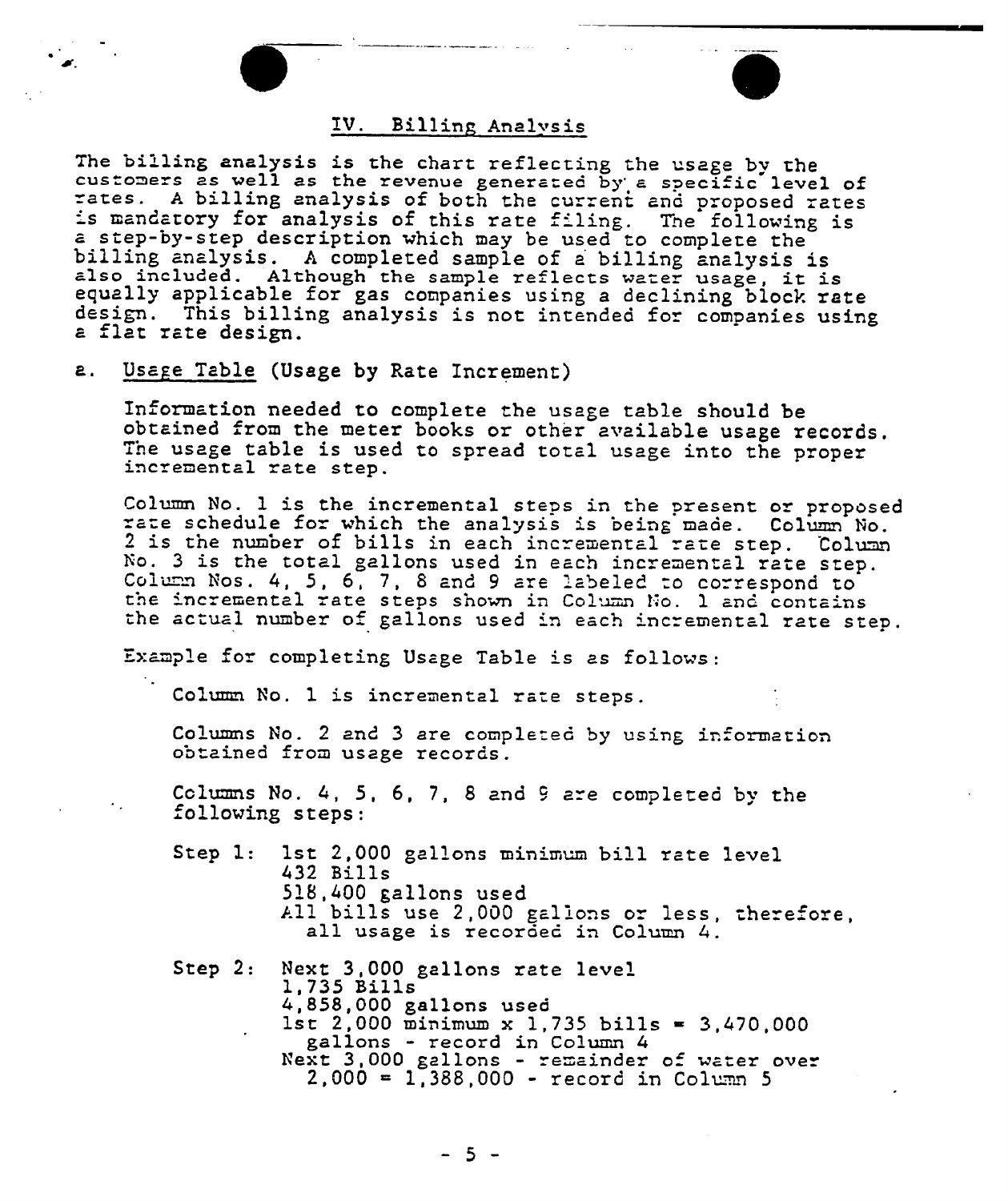

 $\mathcal{L}_{\text{max}} = \frac{1}{2}$ 

Step 3: Step 4: Step 5: Next 10,000 gallons rate level<br>1,830 Bills<br>16,268,700 gallons used 1st 2,000 minimum x 1,830 bills  $\approx$  3,660,000 gallons - record in Column 4 Next 3,000 gallons x 1,830 bills = 5,490,000 gallons record in Column 5 Next 10,000 gallons - remainder of water over 3,000 =  $7,118,700$  gallons - record in Column 6 Next 25,000 gallons rate level 650 bills<br>15,275,000 gallons used  $1st$  2,000 minimum x 650 bills = 1,300,000 gallons record in Column 4 Next 3,000 gallons x 650 bills = 1,950,000 gallons record in Column 5 Next 10,000 gallons x 650 bills = 6,500,000 gallons -  $record$  in Column 6 Next 25,000 gallons - remainder of water over 10,000 =  $5,525,000$  gallons - record in Column 7 Over 40,000 gallons rate level 153 bills 9,975,600 gallons used 1st 2,000 minimum x 153 bills = 306,000 gallons record in Column 4 Next 3,000 gallons x 153 bills = 459,000 gallons record in Column 5 Next 10,000 gallons x 153 bills = 1,530,000 gallons record in Column 6 Next 25,000 gallons x 153 bills = 3,825,000 gallons record in Column 7 Over 40,000 gallons - remainder of water over 25,000 = 3,855,6GG gallons - record in Column <sup>8</sup>

Step 6: Total each column for transfer to Revenue Table.

## b. Revenue Table (Revenue by Rate Increment)

Revenue Table is used to determine the revenue produced from the Usage Table. Column No. 1 is the incremental rate steps in the rate schedule for which the analysis is being made. Column No. rate schedule for which the analysis is being made. Column No.<br>2 indicates the total number of bills. Column No. 3 is the numbe<br>of gallons accumulated in each rate increment (Totals from Column of gallons accumulated in each rate increment (Totals from Columns<br>4, 5, 6, 7 and 8 of the above usage table). Column No. 4 is the rates to be used in determining revenue. Column No. 5 contains revenue produced.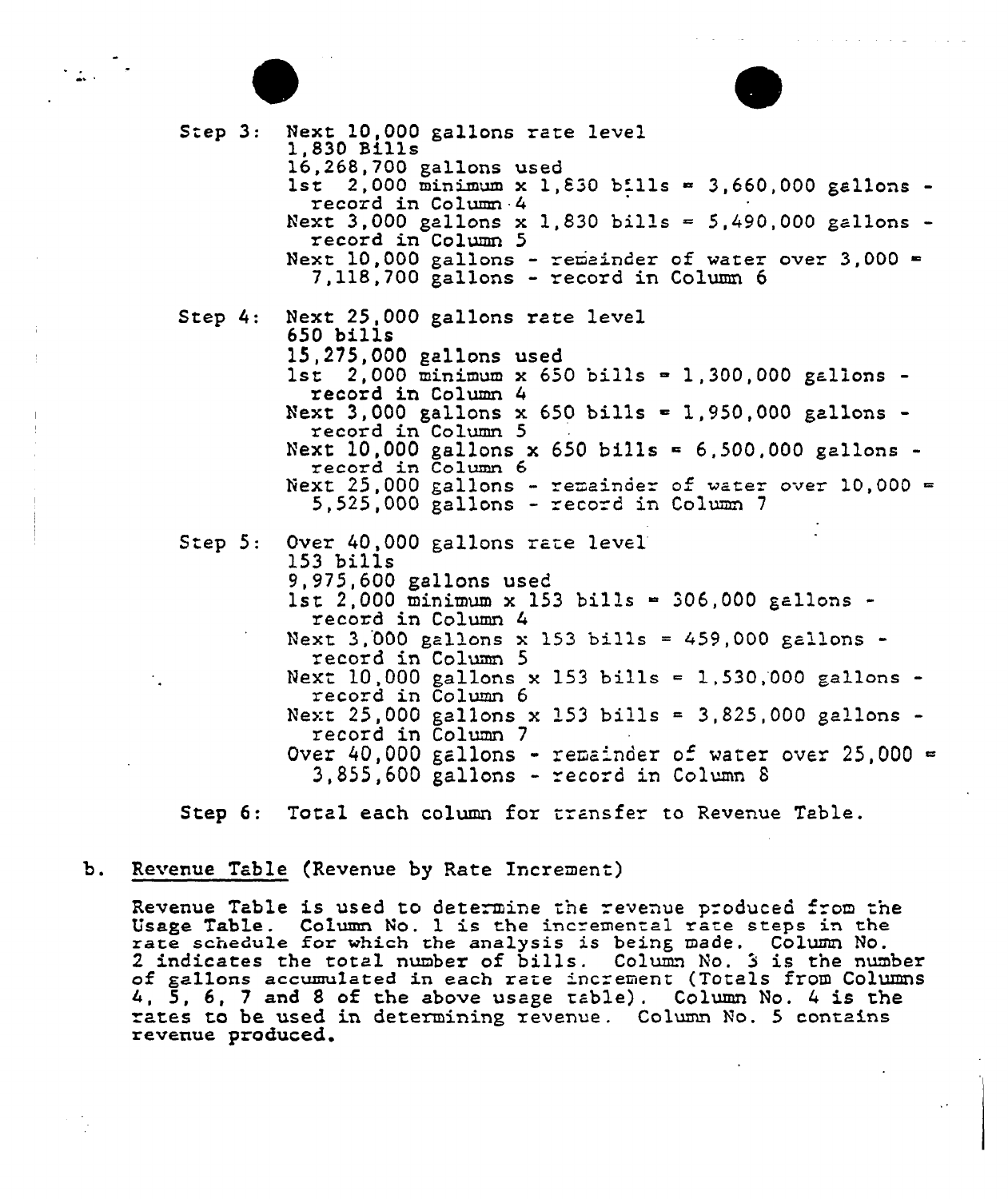

 $\cdot$   $\cdot$  .

Example for completing Revenue Table is as follows:

Complete Columns No. 1, 2 and 3 using information from Usage Table.

Complete Column No. 4 using rates either present or proposed.

Column No. 5 is completed by first multiplying the bill times the minimum charge.

hen, starting with the second rate increment, multipl Column No. 3 by Column No. 4 and total.

7